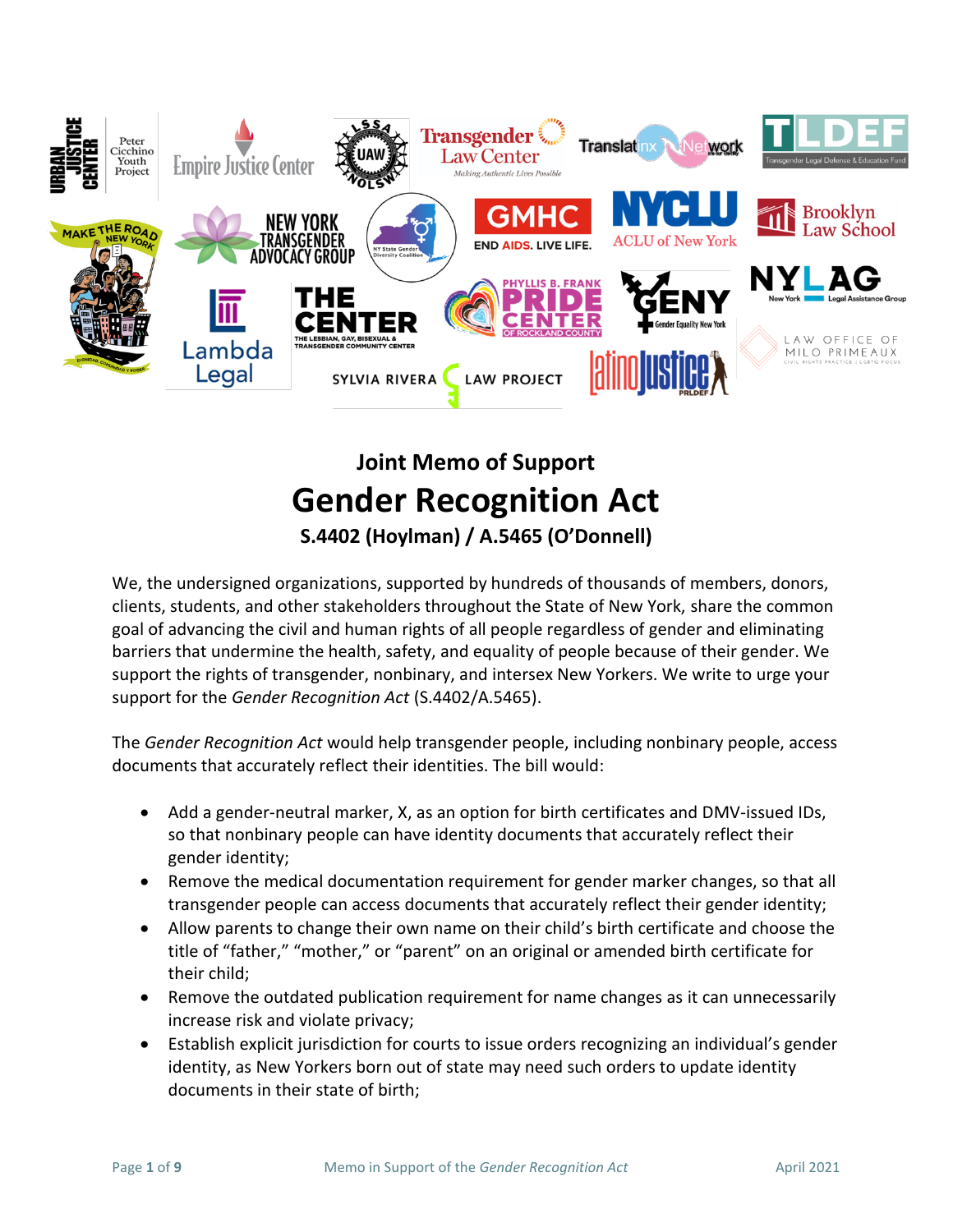- Clarify that minors, with parental permission, are able to change the gender marker on their state-issued birth certificates;
- Clarify the circumstances under which a judge can require certain notifications or consent for a name change to be granted or for the petitioner to receive their certified name change orders;
- Require public and private entities to comply with a name change order with regard to updating documentation and records.

The *Gender Recognition Act* has had substantial input from the transgender, nonbinary, gender nonconforming, and intersex advocacy community – both in New York State and nationally. The language in the bill is maximally effective, aligns with national trends (placing New York back at the forefront of progress), and genuinely addresses the issues faced by these communities on the ground. The *Gender Recognition Act* is a comprehensive bill which will address loopholes and contradictions in existing law.

## *Adding a Gender-Neutral Designation*

We support the *Gender Recognition Act* (S.4402/A.5465) because binary gender designations of "female" or "male" fail to adequately represent the diversity of human experience. Nonbinary people have gender identities that fall outside traditional conceptions of strictly male or female.

Twenty-six jurisdictions throughout the U.S. now offer gender-neutral designations on birth certificates, state IDs, or both, including: Arkansas, California, Colorado, Connecticut, Delaware, Hawaii, Illinois, Massachusetts, Maine, Maryland, Massachusetts, Minnesota, New Hampshire, New Jersey, New Mexico, New York City, Nevada, New Hampshire, Oregon, Pennsylvania, Rhode Island, Utah, Virginia, Vermont, Washington, and Washington D.C.<sup>1</sup>

Over one-third of all transgender people in the U.S. identify as nonbinary, according to the [2015](http://www.ustranssurvey.org/reports)  [U.S. Transgender Survey.](http://www.ustranssurvey.org/reports) A gender-neutral option on driver's licenses and birth certificates would allow people whose gender is not male or female to display an accurate gender marker. While there was an administrative policy change at the Department of Health to allow for X designations on New York State birth certificates, we would like to codify such a policy in statute so that a subsequent administration cannot revoke the policy change. There are also currently New Yorkers born within the five boroughs, or in the abovementioned states' jurisdictions, who have an X on their birth certificate but have no mechanism to get a matching driver's license or state ID in New York. Allowing the DMV to issue IDs with an X would allow nonbinary people to have matching documents and would align intrastate agency policy.

# *Allowing for Gender Designation Changes by Self-Attestation*

Self-designation occurs when an individual reports information on an application, under penalty of perjury, that does not need to be verified by any secondary source, such as a medical provider. Since a person's own report is the most accurate means of ascertaining the

<sup>1</sup> Movement Advancement Project, *Equality Maps: Identity Document Laws and Policies*, [http://www.lgbtmap.org/equality-maps/identity\\_document\\_laws](http://www.lgbtmap.org/equality-maps/identity_document_laws) (March 24, 2021).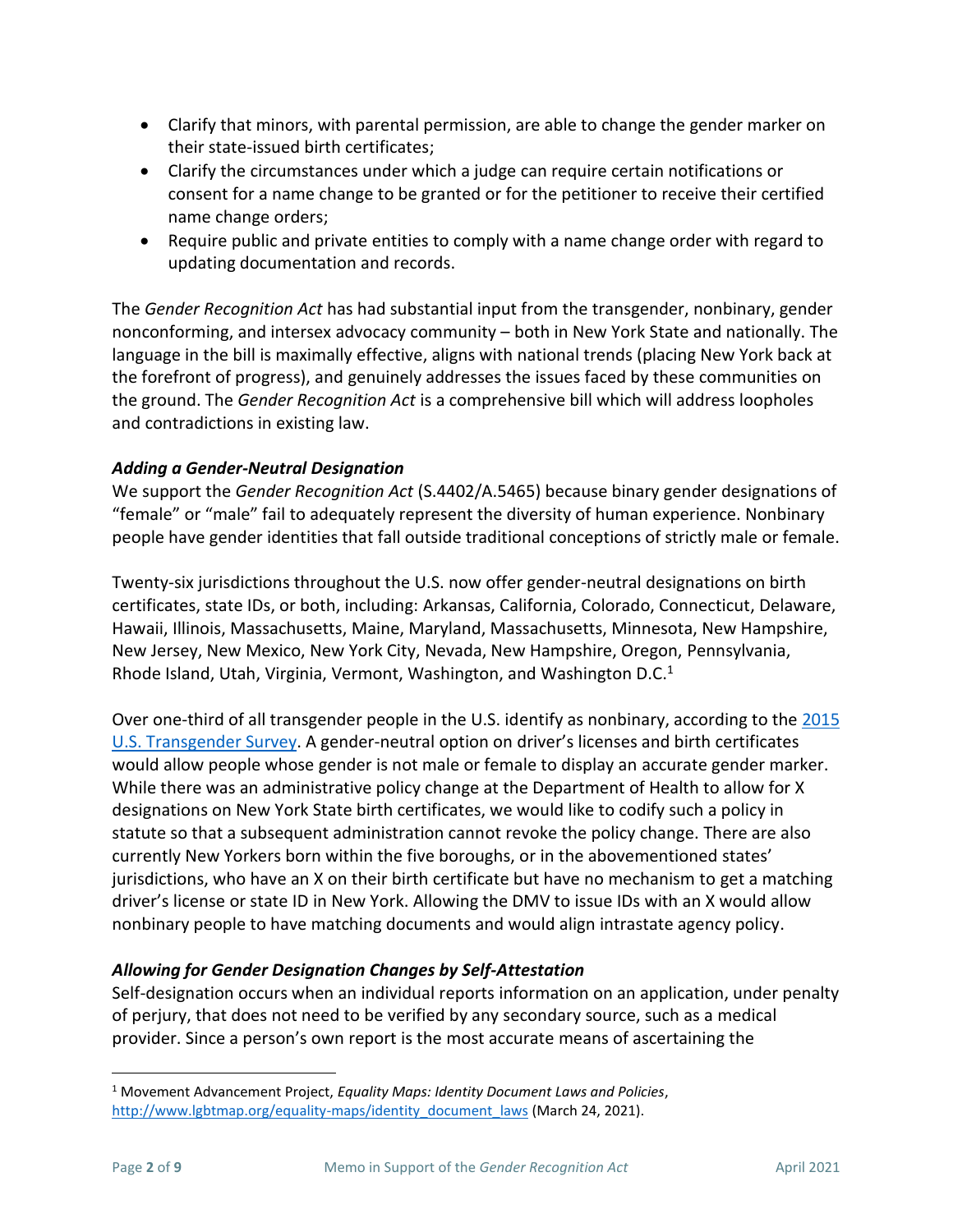appropriate sex designation for their documents, removing the medical attestation requirement alleviates an unnecessary and often prohibitively expensive burden placed on transgender people seeking corrected documents. This will ensure better access to accurate gender marker designations for all transgender people.

Transgender people frequently do not have access to appropriate medical care. Nearly onethird (32%) of transgender individuals in New York who saw a health care provider in the previous year reported having a negative experience related to being transgender, including verbal harassment, refusal of treatment, or even physical or sexual assault. Many did not see a doctor when they needed to because they feared mistreatment for being transgender, and more than a quarter of transgender respondents in New York (28%) could not see a doctor because of cost.<sup>2</sup>

Requiring healthcare providers to attest to an individual's gender identity is costly, burdensome, and entirely unnecessary. Finding a competent provider who is able and willing to attest to an individual's gender identity is challenging, if not impossible, particularly for rural residents. Even if people are able to access a competent provider, each provider appointment can cost hundreds of dollars, and some providers require multiple visits before writing a certificate letter, making barriers particularly high for low-income people.<sup>3</sup> In addition, as long as an X gender marker is not available, the state is effectively requiring providers and some transgender and intersex people to commit perjury when obtaining state-issued documents or amending the gender marker on their documents, because the physician must attest that the person has transitioned to male or female and that one gender predominates, which is not the case for many transgender and nonbinary people.

#### *Removing Publication Requirements*

The *Gender Recognition Act* takes an essential step towards protecting transgender individuals by eliminating the publication requirement for name changes, which also eliminates existing inconsistencies in how judges apply the publication requirement today. Currently, in order to get a name change in New York State, applicants are required to publish notice of their name change in a newspaper, including their old name, new name, home address, place of birth, and birth date. This essentially means that a transgender petitioner must run a newspaper advertisement that reveals the fact that they are transgender and where they live. This can put petitioners at real risk of violence; many transgender people face blatant discrimination and severe violence simply for being who they are.

<https://www.transequality.org/sites/default/files/USTS%20NY%20State%20Report%20%281017%29.pdf>

<sup>&</sup>lt;sup>2</sup> 2015 U.S. Transgender Survey: New York State Report (October 2017)

<sup>&</sup>lt;sup>3</sup> For example, in a recent analysis by the WA State Department of Health of a proposed rule that would remove the provider attestation requirement to update the gender marker on a WA birth certificate, the department estimated that the cost of obtaining an attestation letter from a licensed health care provider ranged from \$0 to \$910. Washington Department of Health, *Significant Rule Analysis: WAC 246-490-075 Changing sex designation on a birth certificate,* November 1, 2017, available at

[https://fortress.wa.gov/doh/policyreview/Documents/SA\\_GenderChange\\_BirthCertificate.pdf.](https://fortress.wa.gov/doh/policyreview/Documents/SA_GenderChange_BirthCertificate.pdf)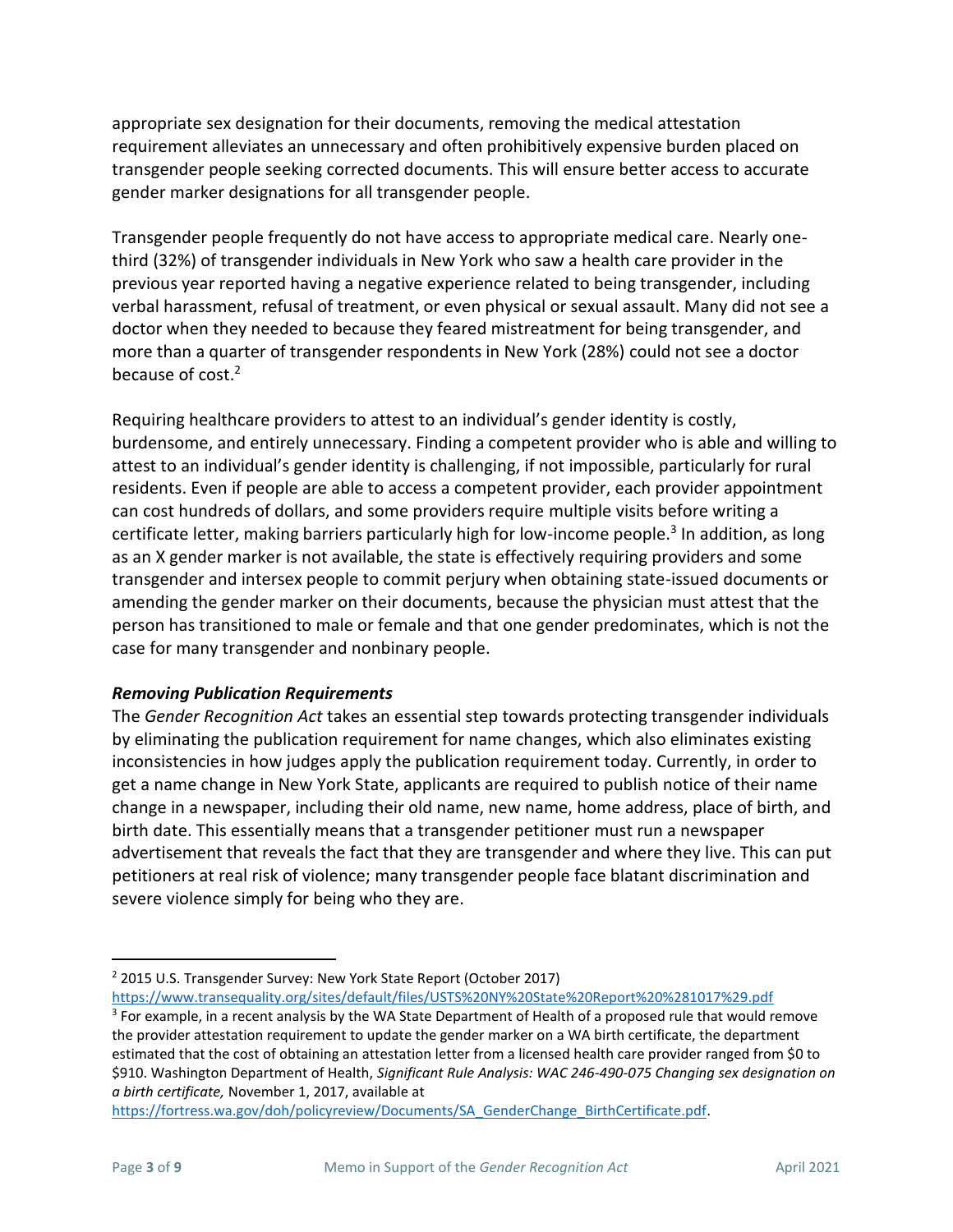Judges who are aware of these threats to safety have discretion to waive the publication requirement on an individual basis upon a showing, by the totality of the circumstances, of a threat to personal safety. Under current law, that threat does not need to be based on a personalized history of violence, but there is a lack of consistency in the granting of waivers. Some judges waive the publication requirement while others never do, even if the petitioner shows a particularized, individual threat to their personal safety. Outing oneself as transgender to the court and to the public always carries a threat to one's safety. If someone's transgender status is mentioned in their petition and publication is not waived, that document remains in the public domain and accessible by anyone who seeks it.

The following twenty-two jurisdictions have no statutory publication requirement at all for legal name changes: Alabama, Arkansas, Connecticut, Florida, Iowa, Kentucky, Louisiana, Minnesota, Mississippi, New Hampshire, New Jersey, North Carolina, Oregon, Puerto Rico, South Carolina, Tennessee, Texas, Utah, Vermont, Virginia, Washington, and Washington D.C. California and Colorado have no publication requirement if the name change is related to gender.<sup>4</sup>

The publication requirement is no longer necessary for its original purpose of notifying creditors of a name change. Judges have discretion to require specific, direct notifications to creditors and other parties when appropriate, and financial institutions in the Internet age no longer require publication information to keep accurate records. At this point – aside from forcing transgender people to disproportionately incur the expense of publication since a legal name change is often a required element of transition – the only result of publication is to out a person as transgender. Not only does this place them at increased risk of violence, but it publicizes personal medical information when a more narrowly tailored option is available.

The publication requirement impacts all name change petitioners, whether transgender or not. Many people who file a name change petition on their own do not realize that publication is a condition of obtaining their final certified orders and then must restart the name change process because the time to publish as set forth in their order has expired. Self-represented petitioners may not realize they have the option to request a waiver, and others are unable to afford the publication fee within the required timeframe and also must start over. Removing the publication requirement would streamline and standardize this process for everyone.

Notably, there is no publication requirement for a person who seeks to change their name attendant to marriage or naturalization. The current law's treatment of marriage in particular as an acceptable reason for a name change, without question, while transgender people and others seeking a name change for equally important reasons are treated as presumptively suspect is an anachronistic holdover that relies on and entrenches old sexist and transphobic stereotypes. This unequal treatment calls into question the validity of the current statute under the New York Constitution's Equal Protection Clause.

<sup>4</sup> Information compiled from the ID Documents Center, National Center for Transgender Equality, available at: <https://transequality.org/documents>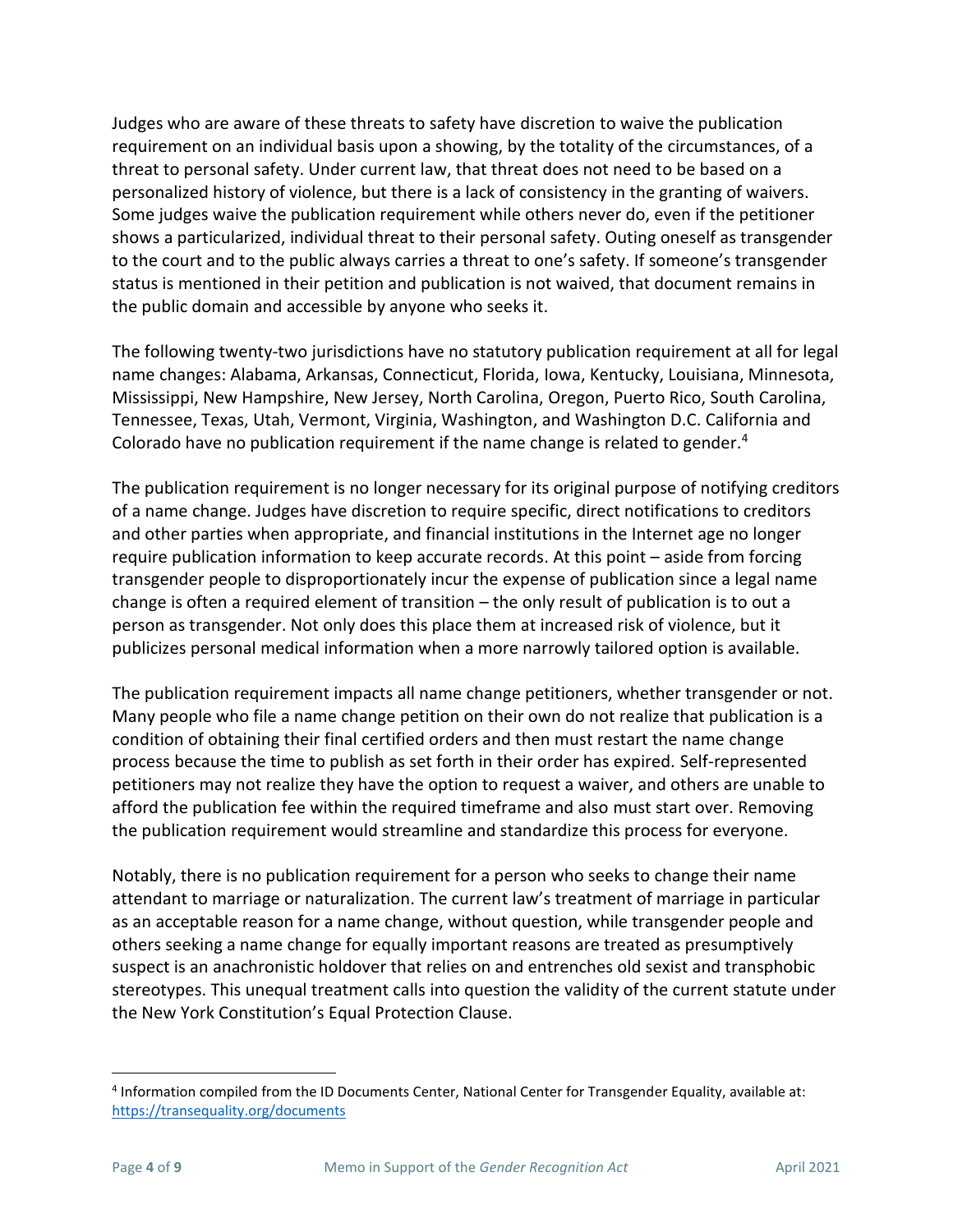The *Gender Recognition Act* also allows petitioners to request that their name change record be sealed. Explicitly allowing judges to consider transgender status as a justification for sealing records will further protect transgender petitioners. Currently, a name change record is sealed automatically when publication is waived. If the publication requirement is removed from the name change statute, we must ensure transgender people and other at-risk populations like domestic violence survivors have a mechanism to seal their records. New York State should adopt the *Gender Recognition Act* to ensure a safe, fair, and predictable process.

#### *Allowing Transgender Parents to Update Information on Their Child's Birth Certificate*

Many transgender people, including nonbinary people, are also parents. These parents must show their child's birth certificate when registering their child for school. These parents should be able to update their child's birth certificate to display their current legal name to ensure privacy and accuracy. Additionally, a nonbinary parent who does not identify as "mother" or "father" should easily be able to be correctly identified as "parent" on their child's birth certificate.

As of July 2020, the Department of Health made an administrative change to allow a transgender parent whose child was born prior to their name change to change their own name on their child's documents without a court order separate and in addition to their actual name change order. Prior to this change, the Department of Health required a second order explicitly ordering them to change the parent's name on the child's birth certificate. Beyond the additional court cost that fell almost exclusively on transgender people, judges in many counties do not issue such orders because name changes on birth certificates are generally an administrative matter. We would like to codify this change in statute so that it cannot be rolled back administratively at a later date.

If the policy were to be rolled back, parents whose children were born outside of New York City would be required to out themselves as transgender and present their name change order with their child's birth certificate when registering for school or sports, applying for a passport, or doing any number of ordinary activities. If the parent sought to change their own name on their own birth certificate, their name change order would be sufficient to do so, but the Department of Health previously did not comply with certified court orders dictating that a parent *shall* go by their new name and no other name, and there is concern such a policy could return without a statutory change. Allowing transgender parents in all of New York State to update their child's documents ensures that correct records are kept – including when a child must use their birth certificate as foundational documentation upon which other documents are based – and would ensure that transgender parents need not out themselves in the normal course of parenting.

#### *Providing for Court Orders When Necessary*

New York State courts do not currently have clear jurisdiction to issue orders recognizing an individual's gender. While people born within New York State may update their records administratively without a court order, many other states require a court order to change the gender designation on a birth certificate. Requiring a court order to change gender designations is highly burdensome, and we are glad this is not required in New York; the *Gender Recognition*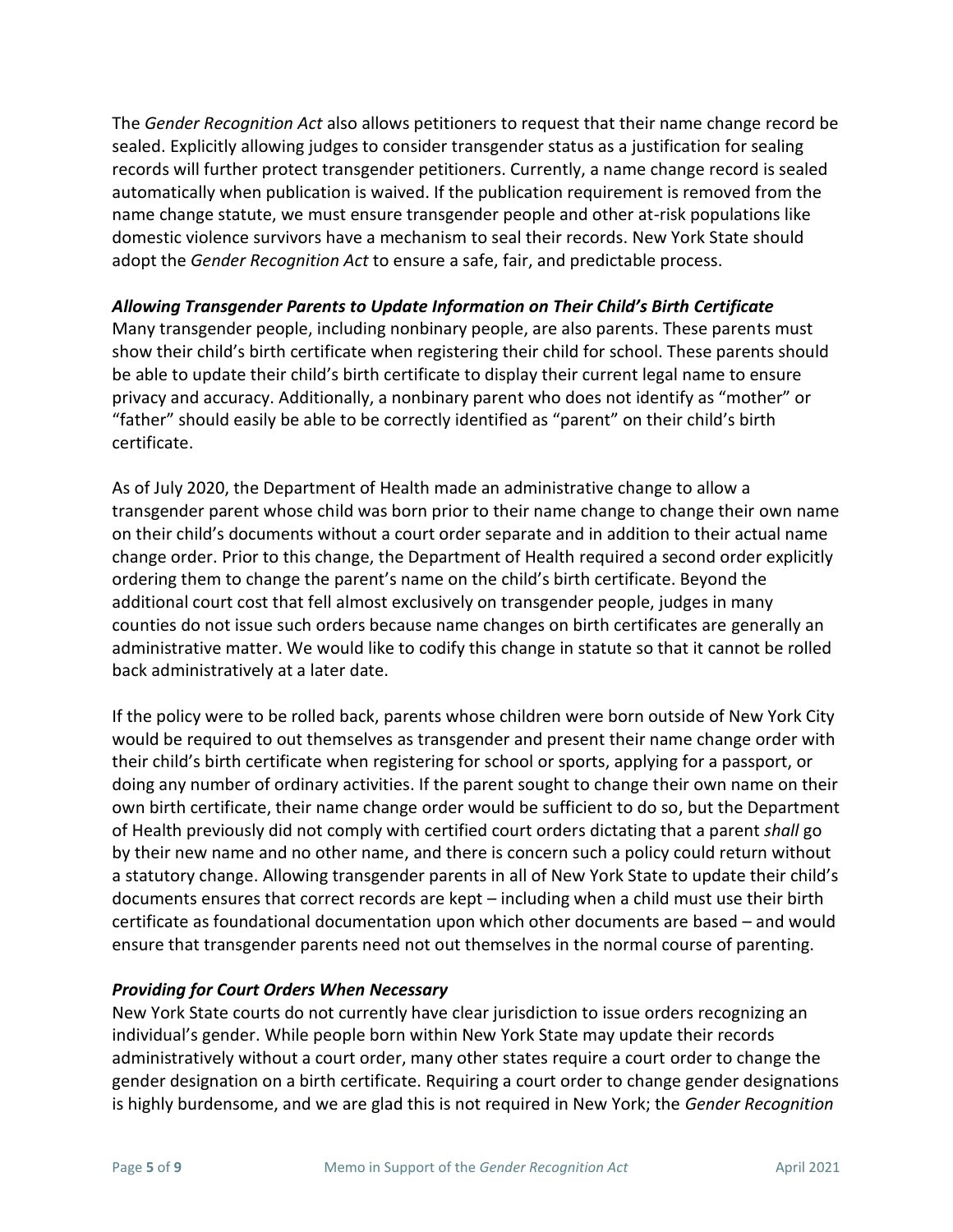*Act* makes clear that under no circumstance should such an order be required to change a document issued by New York State. However, for New York residents born elsewhere, if courts do not have explicit jurisdiction to issue the required order, there is effectively no mechanism to change an out-of-state birth certificate.

The *Gender Recognition Act* would grant courts the power to issue an order recognizing an individual's gender identity, allowing New York State residents born out of state to update their birth certificates without the added expense and burden of traveling to the state of their birth, finding local counsel, and initiating a proceeding elsewhere. New Yorkers should be able to access the courts *where they live*.

## *Supporting Transgender and Nonbinary Youth*

Until recently, New York State did not allow minors to update the gender marker on their birth certificate. Indeed, the Department of Health's policy only changed after a settlement with Lambda Legal.<sup>5</sup> While this administrative change was a positive one, like with the other proposals mentioned herein, there is concern that a simple administrative change is easily revocable. The policy of prohibiting gender marker corrections for transgender youth was anomalous in New York and the nation. Minors born in New York City have long had the opportunity to correct their birth certificates at whatever age their parents and providers determine that that is appropriate for them. Similarly, the 12 jurisdictions that have modernized their birth certificate policies to eliminate surgery requirements all have the same policy regardless of age.

Many minors begin to transition both socially, and sometimes medically, prior to their 17th birthdays. The previous policy resulted in minors having to out themselves any time they needed to use their birth certificate. In particular, many young people graduate high school and enter college prior to their 17th birthday and, due to this policy, were unable to update their birth certificate prior to registering for college, which created many complications for recordkeeping.

Birth certificate changes are important for transgender people regardless of their age. Being forced to use identity documents that do not accurately reflect a person's gender opens the door to harassment and discrimination. Youth who do not have appropriate identification documents face the risk of stigma, discrimination, and bullying if their transgender status is publicized as a result of their incorrect birth certificate. Beyond that, the longer a person must use incorrect foundational documents, the more subsequent documents are based on that information and must be changed later. The *Gender Recognition Act* ensures that youth have access to accurate birth certificates along with everyone else.

# *Requiring Justification for Notice & Consent in Name Change Matters*

<sup>5</sup> *M.H.W. v. Cuomo*, No. 20-cv-00017 (N.D.N.Y.) – information available at [https://www.lambdalegal.org/in](https://www.lambdalegal.org/in-court/cases/mhw-v-cuomo)[court/cases/mhw-v-cuomo](https://www.lambdalegal.org/in-court/cases/mhw-v-cuomo)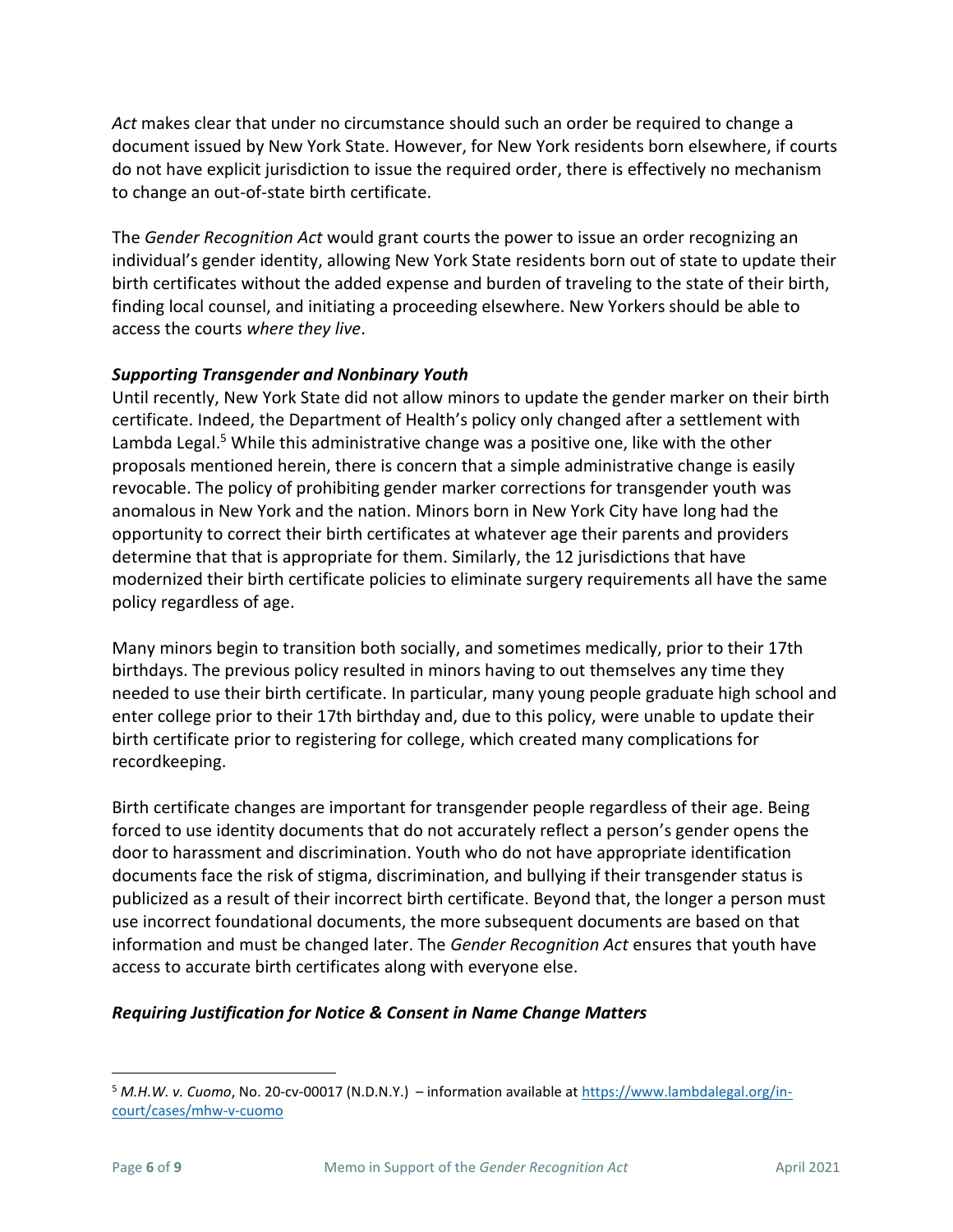Currently, the name change statute sets out the circumstances in which certain parties must be notified of a name change proceeding either before the proceeding can move forward or before the petitioner can obtain certified copies of their name change order. Specifically, minor petitioners must notify their legal parent(s) and petitioners with certain felony convictions must notify certain prosecutorial and supervisory entities. However, many judges go beyond the statute to require notification to and consent from parties outside the scope of the contemplated regime.

In some cases, for example, judges have required notification to or consent from an adult petitioner's parent or a judge or prosecutor who previously convicted/sentenced a petitioner in criminal court. In Manhattan Civil Court, the court requires spousal consent for all married petitioners before the matter can even go before a judge. The court calls it an acknowledgement to avoid the appearance that they are conditioning an adult's name change on some other party's consent, but in practice, it effectively functions as required consent.

These requirements are an infringement on a person's right to go by the name they choose. They have the potential to put petitioners in a dangerous situation if it is not safe for them to inform a spouse or parent of their name change or transgender status, or they may serve as an insurmountable barrier if the petitioner's spouse or parent cannot be located or refuses to provide consent. Regarding consent from a judge or prosecutor who previously oversaw a conviction, these parties have no standing to object to a petitioner's name change and have already punished the petitioner for whatever crime they were convicted of; they should not be able to further insert themselves into the petitioner's life to prevent them from moving forward as themselves.

In addition, notice to various federal immigration agencies is routinely ordered for individuals born outside the United States, whether documented or not, particularly in New York City Civil Court. Name change petitioners must ultimately update their name on their immigration documents at great cost. It is in their interest to make these updates so that they can begin using documentation with the appropriate information on it. It is not the City or State court's job to do the federal government's bidding with regards to immigration enforcement. This particular requirement unduly burdens some of the most vulnerable name change petitioners, creates confusion around whether notice in fact updates someone's documents and records (it does not), and potentially subjects them to immigration enforcement action simply for attempting to access the courts, which they have the right to do.

The *Gender Recognition Act* does not eliminate judicial discretion to order appropriate notifications. The bill simply clarifies under what circumstances notice is appropriate (the bill maintains the existing minor and felony notifications) and requires a judge to provide a written decision showing good cause why a person or entity outside the current standard must be notified in a given case. If the notice can be justified, a judge remains within their discretion to order it. If the notice cannot be justified, a petitioner has a written decision from which to appeal.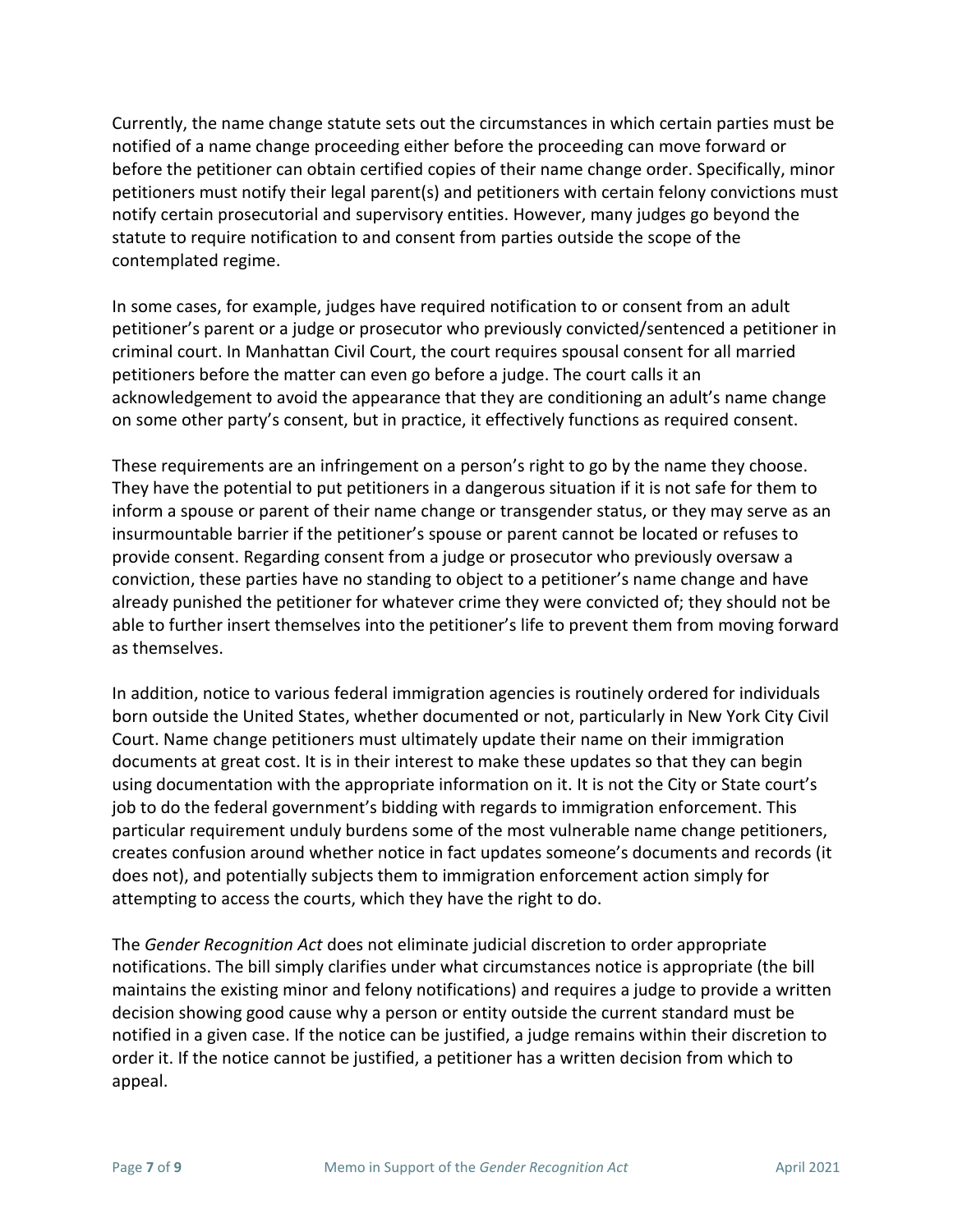#### *Requiring Compliance with Name Change Orders*

When a name change petitioner obtains their certified name change order, they must go to every individual agency and entity with whom they need to change their information. At the agency level, there are generally standards by which clerks must process a name change and/or gender marker change. However, for private entities and other non-agency public entities, such as schools, there is no enforcement mechanism when a person's request to update their information is denied despite a court order saying they *shall* go by the new name. This results in a patchwork of standards that leaves people across the state unclear about whether they will be able to update a given document.

In the school context, oftentimes when a person returns to the institution they graduated from and requests a name change, they are met with refusal because "that is not the person who graduated" from the institution. A similar issue arises when a person who was married before their name change attempts to change the name on their marriage certificate. The Division of Vital Records' current policy is to have the couple divorce and remarry in order to obtain an accurate marriage certificate, purportedly because the original document was witnessed and thus cannot be amended. It is unclear why a new, amended document could not simply be rewitnessed, but this is obviously an absurd requirement with major implications for the lives of married transgender people. A divorce is a life event that needs to be disclosed in various contexts – including in a name change petition – and it is unjust to require someone who does not wish to divorce to do so simply to update a document.

The *Gender Recognition Act* proposal regarding document updates requires all entities to comply with a name change order by updating the requested documentation or record, and establishes a cause of action for an individual to file a complaint with the relevant enforcement agencies should anyone refuse to comply with the order. While New York is a common law name change jurisdiction, meaning that anyone can go by any name they wish as long as it is not for fraudulent purposes or to interfere with the rights of others, changing many official documents and records requires a court ordered name change. Transgender people should not be required to go through the judicial name change process just to get a court order that an entity can simply refuse to comply with, leaving them with no recourse.

As transgender people recover from years of attacks from the federal government, and transgender youth specifically are being targeted in many states, it is essential that New York act to support its transgender, nonbinary, and intersex residents. The *Gender Recognition Act*  goes a long way toward ensuring that every New Yorker can access documents that truly represent their identity and preserve their privacy, and brings New York back to the forefront on transgender equity. Please support this legislation to update the name change process and gender marker options in New York State.

For these reasons, we, the undersigned organizations, support the passage of the *Gender Recognition Act*.